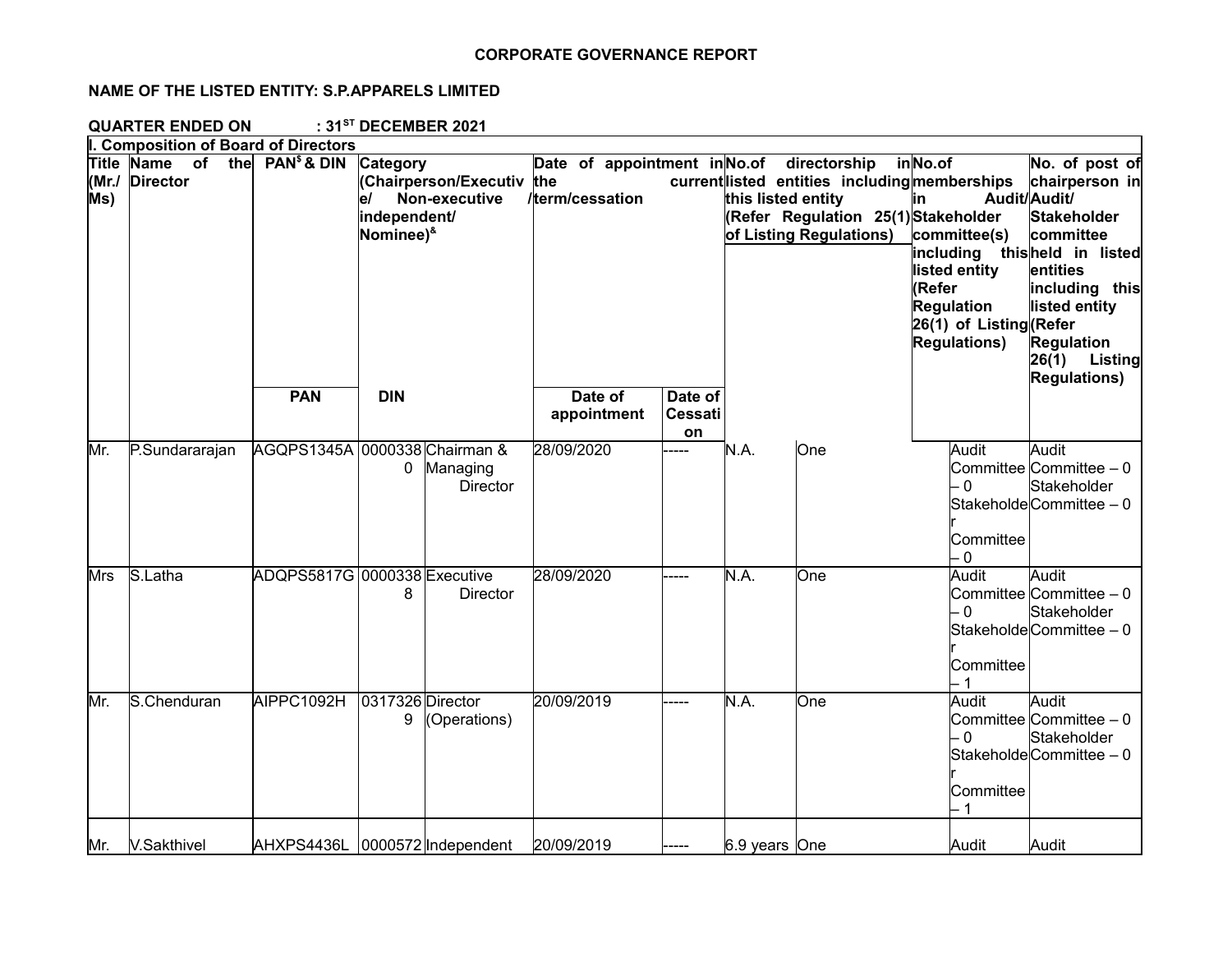|      |                                                |                                | 0 Director |            |        |                |     | $\overline{0}$<br>Committee<br>- 0 | Committee Committee - 1<br>Stakeholder<br>StakeholdeCommittee - 1          |
|------|------------------------------------------------|--------------------------------|------------|------------|--------|----------------|-----|------------------------------------|----------------------------------------------------------------------------|
| Mr.  | A.S. Anand<br>Kumar                            | AEQPA3173G 0005829 Independent | 2 Director | 28/09/2020 | ------ | 6.01<br>lyears | Two | Audit<br>Committee<br>- 0          | Audit<br>Committee Committee - 1<br>Stakeholder<br>StakeholdeCommittee - 0 |
| Mr.  | C.R.Rajagopal                                  | ADNPR6788C 0885368 Independent | 8 Director | 02/09/2020 |        | 1.4 years One  |     | Audit<br>Committee<br>- 0          | Audit<br>Committee Committee - 0<br>Stakeholder<br>StakeholdeCommittee - 1 |
| Mrs. | H.Lakshmi Priya AACPL0156G 0885864 Independent |                                | 3 Director | 02/09/2020 | -----  | 1.4<br>year    | One | Audit<br>- 0<br>Committee<br>- 0   | Audit<br>Committee Committee - 0<br>Stakeholder<br>StakeholdeCommittee - 0 |

**\$** Pan number of any director would not be displayed on the website of Stock Exchange.

**&** Category of directors means executive/non-executive/independent/nominee. If a director fits into more than one category write all categories separating them with hyphen.

\* To be filled only for Independent Director. Tenure would mean total period from which independent director is serving on Board of Directors of the listed entity in continuity without any cooling off period.

| II. Composition of Committees                |                           |                                              |  |  |  |
|----------------------------------------------|---------------------------|----------------------------------------------|--|--|--|
| Name of Committee                            | Name of Committee members | Category                                     |  |  |  |
|                                              |                           | (Chairperson/Executive/Non-                  |  |  |  |
|                                              |                           | Executive/Independent/Nominee) <sup>\$</sup> |  |  |  |
| 1. Audit Committee                           | 1.Mr.V.Sakthivel          | Independent Director - Chairman              |  |  |  |
|                                              | 2.Mr. C.R.Rajagopal       | Independent Director                         |  |  |  |
|                                              | 3.Mr.A.S.Anand Kumar      | Independent Director                         |  |  |  |
| 2. Nomination & Remuneration Committee       | l1. Mr.V.Sakthivel        | Independent Director - Chairman              |  |  |  |
|                                              | 2. Mr.P. Yesuthasen       | Independent Director                         |  |  |  |
|                                              | 3. Mr.C.R.Rajagopal       | Independent Director                         |  |  |  |
| 3. Risk Management Committee (if applicable) | 1.Mr.P.Sundararajan       | Managing Director - Chairman                 |  |  |  |
|                                              | 2.Mr.C.R.Rajaqopal        | Independent Director                         |  |  |  |
|                                              | 3.Mr.S.Chenduran          | Director (Operations)                        |  |  |  |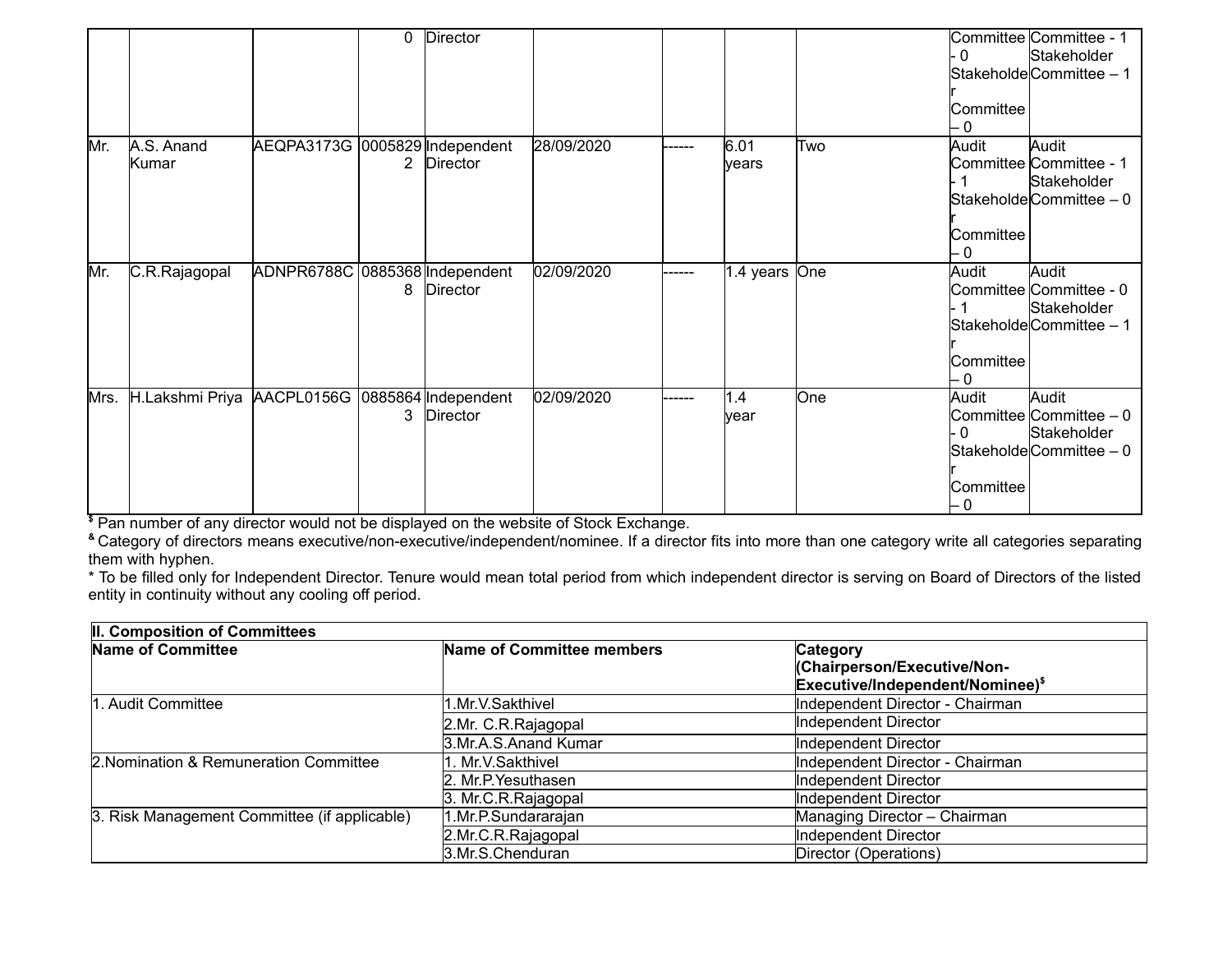| 4. Stakeholders Relationship Committee       | 1.Mr.C.R.Rajaqopal   | Independent Director - Chairman |
|----------------------------------------------|----------------------|---------------------------------|
|                                              | 2.Mrs.S.Latha        | Executive Director              |
|                                              | 3.Mr.S.Chenduran     | Director (Operations)           |
| 5. Corporate Social Responsibility Committee | 1.Mr. P.Sundararajan | Managing Director - Chairman    |
|                                              | 2.Mrs.S.Latha        | <b>Executive Director</b>       |
|                                              | 3.Mr. V.Sakthivel    | Independent Director            |

<sup>&</sup> Category of directors means executive/non-executive/independent/nominee. If a director fits into more than one category write all categories separating them with hyphen.

| <b>III. Meeting of Board of Directors</b>   |                                             |                                               |  |  |  |  |
|---------------------------------------------|---------------------------------------------|-----------------------------------------------|--|--|--|--|
| Date(s) of Meeting (if any) in the previous | Date(s) of Meeting (if any) in the relevant | Maximum gap between any two consecutive (in   |  |  |  |  |
| <b>quarter</b>                              | lauarter                                    | Inumber of days)                              |  |  |  |  |
| 13/08/2021                                  | 11/11/2021                                  | 82 days gap between 11.11.2021 and 20.08.2021 |  |  |  |  |
| 20/08/2021                                  |                                             |                                               |  |  |  |  |

| <b>IV. Meeting of Committees</b>                                |                                                       |                                                                |                                                                           |  |
|-----------------------------------------------------------------|-------------------------------------------------------|----------------------------------------------------------------|---------------------------------------------------------------------------|--|
| Date(s) of meeting of the<br>committee in the relevant quarter  | <b>Whether requirement of Quorum</b><br>met (details) | Date(s) of meeting of the<br>committee in the previous quarter | Maximum gap between any two<br>consecutive meetings in number of<br>days* |  |
| <b>Audit Committee</b>                                          |                                                       |                                                                |                                                                           |  |
| 11/11/2021<br>Stakeholders Relationship Committee<br>09/10/2021 | Yes                                                   | 13/08/2021                                                     | 89 days                                                                   |  |
|                                                                 | Yes                                                   | 09/07/2021                                                     | 91 days                                                                   |  |
| &<br>Nomination<br>Remuneration<br>Committee                    |                                                       |                                                                |                                                                           |  |
|                                                                 | <b>NA</b>                                             | ΝA                                                             |                                                                           |  |
| <b>Risk Management Committee</b>                                | NА                                                    | <b>NA</b>                                                      | -----                                                                     |  |
| Corporate Social Responsibility<br>Committee<br>----            | ΝA                                                    | NΑ                                                             |                                                                           |  |

\*This information has to be mandatorily be given for audit committee, for rest of the committees giving this information is optional.

| V. Related Party Transactions                                                                |                                                           |
|----------------------------------------------------------------------------------------------|-----------------------------------------------------------|
| Subject                                                                                      | Compliance Status (Yes/No/NA) <sup>refer note below</sup> |
| Whether prior approval of audit committee obtained                                           | lYes                                                      |
| Whether shareholder approval obtained for material RPT                                       | INA                                                       |
| Whether details of RPT entered into pursuant to omnibus approval have been reviewed by Audit | lYes                                                      |
| <b>Committee</b>                                                                             |                                                           |